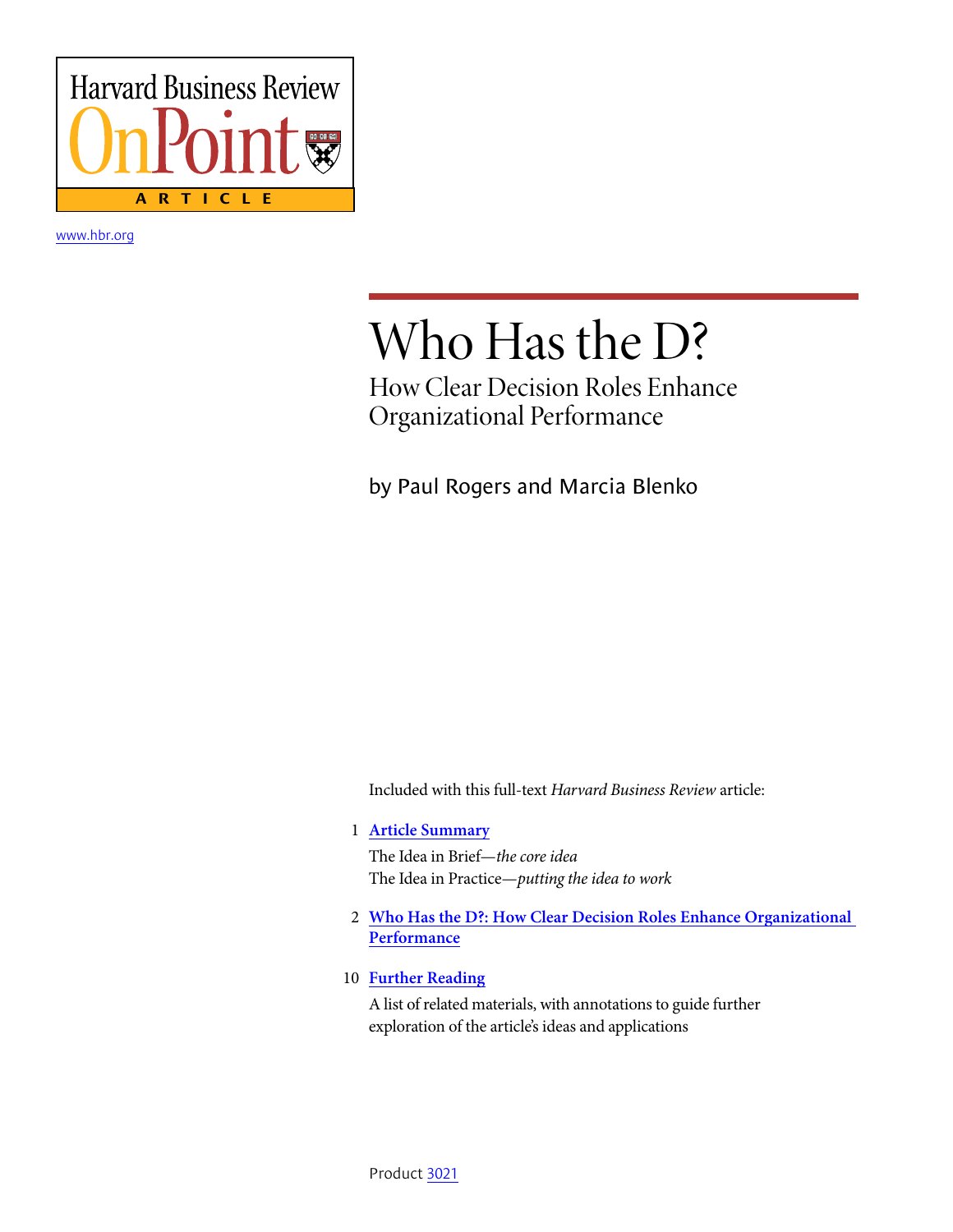## Who Has the D?

How Clear Decision Roles Enhance Organizational Performance

<span id="page-1-0"></span>Decisions are the coin of the realm in business. Every success, every mishap, every opportunity seized or missed stems from a decision someone made—or failed to make. Yet in many firms, decisions routinely stall inside the organization—hurting the entire company's performance.

The culprit? Ambiguity over who's accountable for which decisions. In one auto manufacturer that was missing milestones for rolling out new models, marketers and product developers each thought they were responsible for deciding new models' standard features and colors. Result? Conflict over who had final say, endless revisiting of decisions—and missed deadlines that led to lost sales.

How to clarify decision accountability? Assign clear roles for the decisions that most affect your firm's performance—such as which markets to enter, where to allocate capital, and how to drive product innovation. Think "RAPID": Who should recommend a course of action on a key decision? Who must agree to a recommendation before it can move forward? Who will perform the actions needed to implement the decision? Whose input is needed to determine the proposal's feasibility? Who decides brings the decision to closure and commits the organization to implement it?

When you clarify decision roles, you make the right choices—swiftly and effectively.

## **The Idea in Brief The Idea in Practice**

### **The RAPID Decision Model**

For every strategic decision, assign the following roles and responsibilities:

| <b>PEOPLE WHO</b> | ARE RESPONSIBLE FOR                                                                                                                                                                                                                                                                  |
|-------------------|--------------------------------------------------------------------------------------------------------------------------------------------------------------------------------------------------------------------------------------------------------------------------------------|
| Recommend         | Making a proposal on a key decision, gathering input, and providing data and<br>analysis to make a sensible choice in a timely fashion<br>• Consulting with input providers—hearing and incorporating their views, and<br>winning their buy-in                                       |
| Agree             | Negotiating a modified proposal with the recommender if they have concerns<br>about the original proposal<br>Escalating unresolved issues to the decider if the "A" and "R" can't resolve<br>$\bullet$<br>differences<br>If necessary, exercising veto power over the recommendation |
| Perform           | Executing a decision once it's made<br>Seeing that the decision is implemented promptly and effectively                                                                                                                                                                              |
| Input             | Providing relevant facts to the recommender that shed light on the proposal's<br>feasibility and practical implications                                                                                                                                                              |
| Decide            | Serving as the single point of accountability<br>Bringing the decision to closure by resolving any impasse in the decision-making<br>process<br>Committing the organization to implementing the decision<br>$\bullet$                                                                |

#### **Decision-Role Pitfalls**

In assigning decision roles:

- **•** Ensure that only one person "has the D." If two or more people think they're in charge of a particular decision, a tug-of-war results.
- **•** Watch for a proliferation of "A's." Too many people with veto power can paralyze recommenders. If many people must agree, you probably haven't pushed decisions down far enough in your organization.
- **•** Avoid assigning too many "I's." When many people give input, at least some of them aren't making meaningful contributions.

#### **The RAPID Model in Action**

Example:

At British department-store chain John Lewis, company buyers wanted to increase sales and reduce complexity by offering fewer salt and pepper mill models. The company launched the streamlined product set without involving the sales staff. And sales fell. Upon visiting the stores, buyers saw that salespeople (not understanding the strategy behind the recommendation) had halved shelf space to match the reduction in product range, rather than maintaining the same space but stocking more of the products.

To fix the problem, the company "gave buyers the D" on how much space product categories would have. Sales staff "had the A": If space allocations didn't make sense to them, they could force additional negotiations. They also "had the P," implementing product layouts in stores.

Once decision roles were clarified, sales of salt and pepper mills exceeded original levels.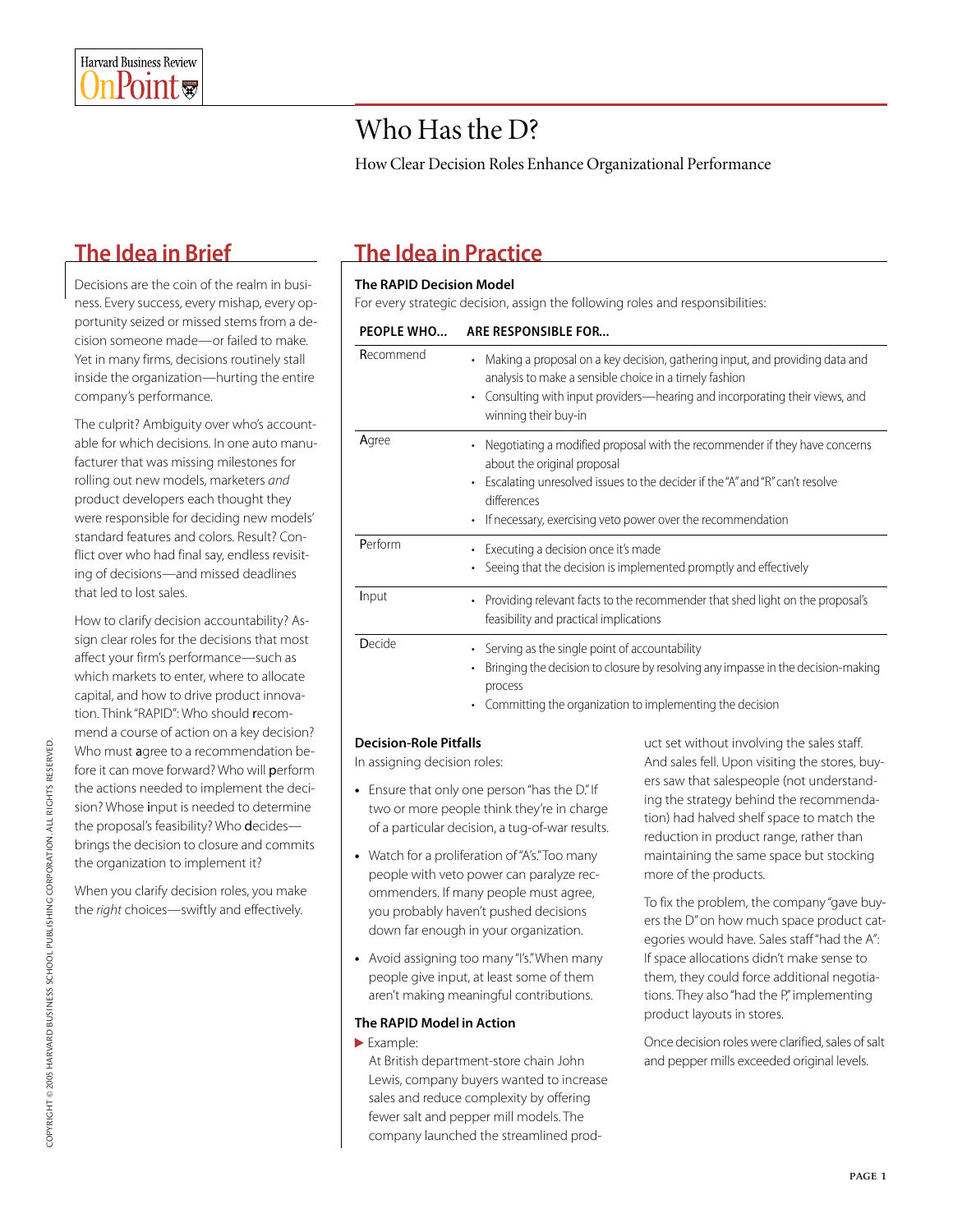*Your organization can become more decisive—and can implement strategy more quickly—if you know where the bottlenecks are and who's empowered to break through them.* 

## Who Has the D?

How Clear Decision Roles Enhance Organizational Performance

by Paul Rogers and Marcia Blenko

<span id="page-2-0"></span>Decisions are the coin of the realm in business. Every success, every mishap, every opportunity seized or missed is the result of a decision that someone made or failed to make. At many companies, decisions routinely get stuck inside the organization like loose change. But it's more than loose change that's at stake, of course; it's the performance of the entire organization. Never mind what industry you're in, how big and well known your company may be, or how clever your strategy is. If you can't make the right decisions quickly and effectively, and execute those decisions consistently, your business will lose ground.

Indeed, making good decisions and making them happen quickly are the hallmarks of high-performing organizations. When we surveyed executives at 350 global companies about their organizational effectiveness, only 15% said that they have an organization that helps the business outperform competitors. What sets those top performers apart is the quality, speed, and execution of their decision making. The most effective organizations score well on the major strategic decisions—which markets to enter or exit, which businesses to buy or sell, where to allocate capital and talent. But they truly shine when it comes to the critical operating decisions requiring consistency and speed—how to drive product innovation, the best way to position brands, how to manage channel partners.

Even in companies respected for their decisiveness, however, there can be ambiguity over who is accountable for which decisions. As a result, the entire decision-making process can stall, usually at one of four bottlenecks: global versus local, center versus business unit, function versus function, and inside versus outside partners.

The first of these bottlenecks, *global versus local* decision making, can occur in nearly every major business process and function. Decisions about brand building and product development frequently get snared here, when companies wrestle over how much authority local businesses should have to tailor products for their markets. Marketing is another classic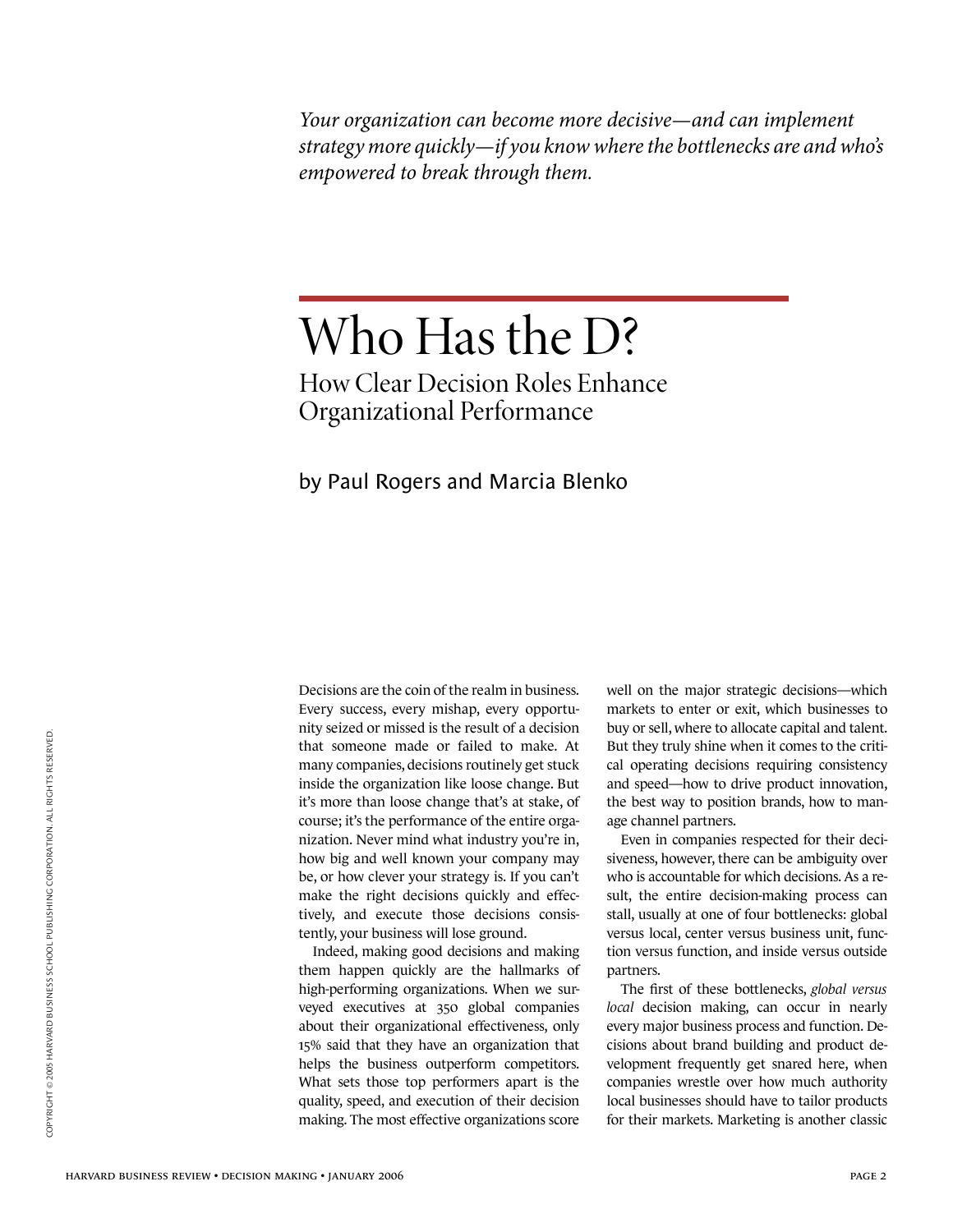global versus local issue—should local markets have the power to determine pricing and advertising?

The second bottleneck, *center versus business unit* decision making, tends to afflict parent companies and their subsidiaries. Business units are on the front line, close to the customer; the center sees the big picture, sets broad goals, and keeps the organization focused on winning. Where should the decisionmaking power lie? Should a major capital investment, for example, depend on the approval of the business unit that will own it, or should headquarters make the final call?

*Function versus function* decision making is perhaps the most common bottleneck. Every manufacturer, for instance, faces a balancing act between product development and marketing during the design of a new product. Who should decide what? Cross-functional decisions too often result in ineffective compromise solutions, which frequently need to be revisited because the right people were not involved at the outset.

The fourth decision-making bottleneck, *inside versus outside partners,* has become familiar with the rise of outsourcing, joint ventures, strategic alliances, and franchising. In such arrangements, companies need to be absolutely clear about which decisions can be owned by the external partner (usually those about the execution of strategy) and which must continue to be made internally (decisions about the strategy itself). In the case of outsourcing, for instance, brand-name apparel and footwear marketers once assumed that overseas suppliers could be responsible for decisions about plant employees' wages and working conditions. Big mistake.

#### **Clearing the Bottlenecks**

The most important step in unclogging decisionmaking bottlenecks is assigning clear roles and responsibilities. Good decision makers recognize which decisions really matter to performance. They think through who should recommend a particular path, who needs to agree, who should have input, who has ultimate responsibility for making the decision, and who is accountable for follow-through. They make the process routine. The result: better coordination and quicker response times.

Companies have devised a number of methods to clarify decision roles and assign responsibilities. We have used an approach called RAPID, which has evolved over the years, to help hundreds of companies develop clear decision-making guidelines. It is, for sure, not a panacea (an indecisive decision maker, for example, can ruin any good system), but it's an important start. The letters in RAPID stand for the primary roles in any decision-making process, although these roles are not performed exactly in this order: recommend, agree, perform, input, and decide—the "D." (See the sidebar "A Decision-Making Primer.")

The people who *recommend* a course of action are responsible for making a proposal or offering alternatives. They need data and analysis to support their recommendations, as well as common sense about what's reasonable, practical, and effective.

The people who *agree* to a recommendation are those who need to sign off on it before it can move forward. If they veto a proposal, they must either work with the recommender to come up with an alternative or elevate the issue to the person with the D. For decision making to function smoothly, only a few people should have such veto power. They may be executives responsible for legal or regulatory compliance or the heads of units whose operations will be significantly affected by the decision.

People with *input* responsibilities are consulted about the recommendation. Their role is to provide the relevant facts that are the basis of any good decision: How practical is the proposal? Can manufacturing accommodate the design change? Where there's dissent or contrasting views, it's important to get these people to the table at the right time. The recommender has no obligation to act on the input he or she receives but is expected to take it into account—particularly since the people who provide input are generally among those who must implement a decision. Consensus is a worthy goal, but as a decision-making standard, it can be an obstacle to action or a recipe for lowest-common-denominator compromise. A more practical objective is to get everyone involved to buy in to the decision.

Eventually, one person will *decide*. The decision maker is the single point of accountability who must bring the decision to closure and commit the organization to act on it. To be strong and effective, the person with the D needs good business judgment, a grasp of the relevant trade-offs, a bias for action, and a keen

#### **Paul Rogers** [\(paul.rogers@bain.com\)](mailto:paul.rogers@bain.com)

is a partner with Bain & Company in London and leads Bain's global organization practice. **Marcia Blenko** [\(marcia.blenko@bain.com\)](mailto:marcia.blenko@bain.com) is a Bain partner in Boston and the leader of Bain's North American organization practice.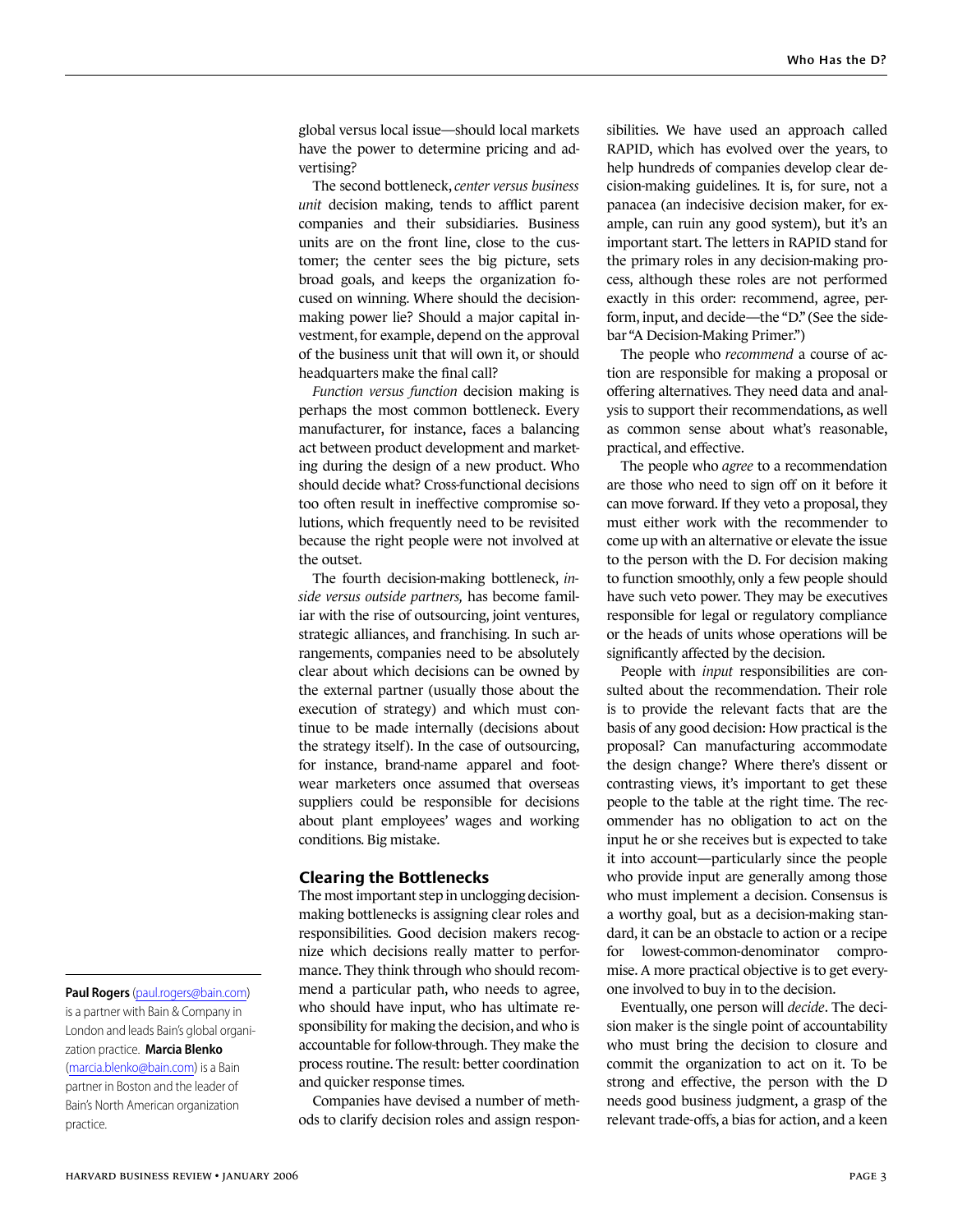awareness of the organization that will execute the decision.

The final role in the process involves the people who will *perform* the decision. They see to it that the decision is implemented promptly and effectively. It's a crucial role. Very often, a good decision executed quickly beats a brilliant decision implemented slowly or poorly.

RAPID can be used to help redesign the way an organization works or to target a single bottleneck. Some companies use the approach for the top ten to 20 decisions, or just for the CEO and his or her direct reports. Other companies use it throughout the organization—to improve customer service by clarifying decision roles on the front line, for instance. When people see an effective process for making decisions, they spread the word. For example, after senior managers at a major U.S. retailer used RAPID to sort out a particularly thorny set of corporate decisions, they promptly built the process into their own functional organizations.

To see the process in action, let's look at the

way four companies have worked through their decision-making bottlenecks.

#### **Global Versus Local**

Every major company today operates in global markets, buying raw materials in one place, shipping them somewhere else, and selling finished products all over the world. Most are trying simultaneously to build local presence and expertise, and to achieve economies of scale. Decision making in this environment is far from straightforward. Frequently, decisions cut across the boundaries between global and local managers, and sometimes across a regional layer in between: What investments will streamline our supply chain? How far should we go in standardizing products or tailoring them for local markets?

The trick in decision making is to avoid becoming either mindlessly global or hopelessly local. If decision-making authority tilts too far toward global executives, local customers' preferences can easily be overlooked, undermining

## **A Decision-Making Primer**

Good decision making depends on assigning clear and specific roles. This sounds simple enough, but many companies struggle to make decisions because lots of people feel accountable—or no one does. RAPID and other tools used to analyze decision making give senior management teams a method for assigning roles and involving the relevant people. The key is to be clear who has input, who gets to decide, and who gets it done.

The five letters in RAPID correspond to the five critical decision-making roles: recommend, agree, perform, input, and decide. As you'll see, the roles are not carried out lockstep in this order—we took some liberties for the sake of creating a useful acronym.

**Recommend.** People in this role are responsible for making a proposal, gathering input, and providing the right data and analysis to make a sensible decision in a timely fashion. In the course of developing a proposal, recommenders consult with the people who provide input, not just hearing and incorporating their views but also building buy in along the way. Recommenders must have analytical skills, common sense, and organizational smarts.

**Agree.** Individuals in this role have veto power—yes or no—over the recommendation. Exercising the veto triggers a debate between themselves and the recommenders, which should lead to a modified proposal. If that takes too long, or if the two parties simply can't agree, they can escalate the issue to the person who has the D.

**Input.** These people are consulted on the decision. Because the people who provide input are typically involved in implementation, recommenders have a strong interest in taking their advice seriously. No input is binding, but this shouldn't undermine its importance. If the right people are not involved and motivated, the decision is far more likely to falter during execution.

**Decide.** The person with the D is the formal decision maker. He or she is ultimately accountable for the decision, for better or worse, and has the authority to resolve any impasse in the decision-making process and to commit the organization to action.

**Perform.** Once a decision is made, a person or group of people will be responsible for executing it. In some instances, the people responsible for implementing a decision are

the same people who recommended it.

Writing down the roles and assigning accountability are essential steps, but good decision making also requires the right process. Too many rules can cause the process to collapse under its own weight. The most effective process is grounded in specifics but simple enough to adapt if necessary.

When the process gets slowed down, the problem can often be traced back to one of three trouble spots. First is a lack of clarity about who has the D. If more than one person think they have it for a particular decision, that decision will get caught up in a tugof-war. The flip side can be equally damaging: No one is accountable for crucial decisions, and the business suffers. Second, a proliferation of people who have veto power can make life tough for recommenders. If a company has too many people in the "agree" role, it usually means that decisions are not pushed down far enough in the organization. Third, if there are a lot of people giving input, it's a signal that at least some of them aren't making a meaningful contribution.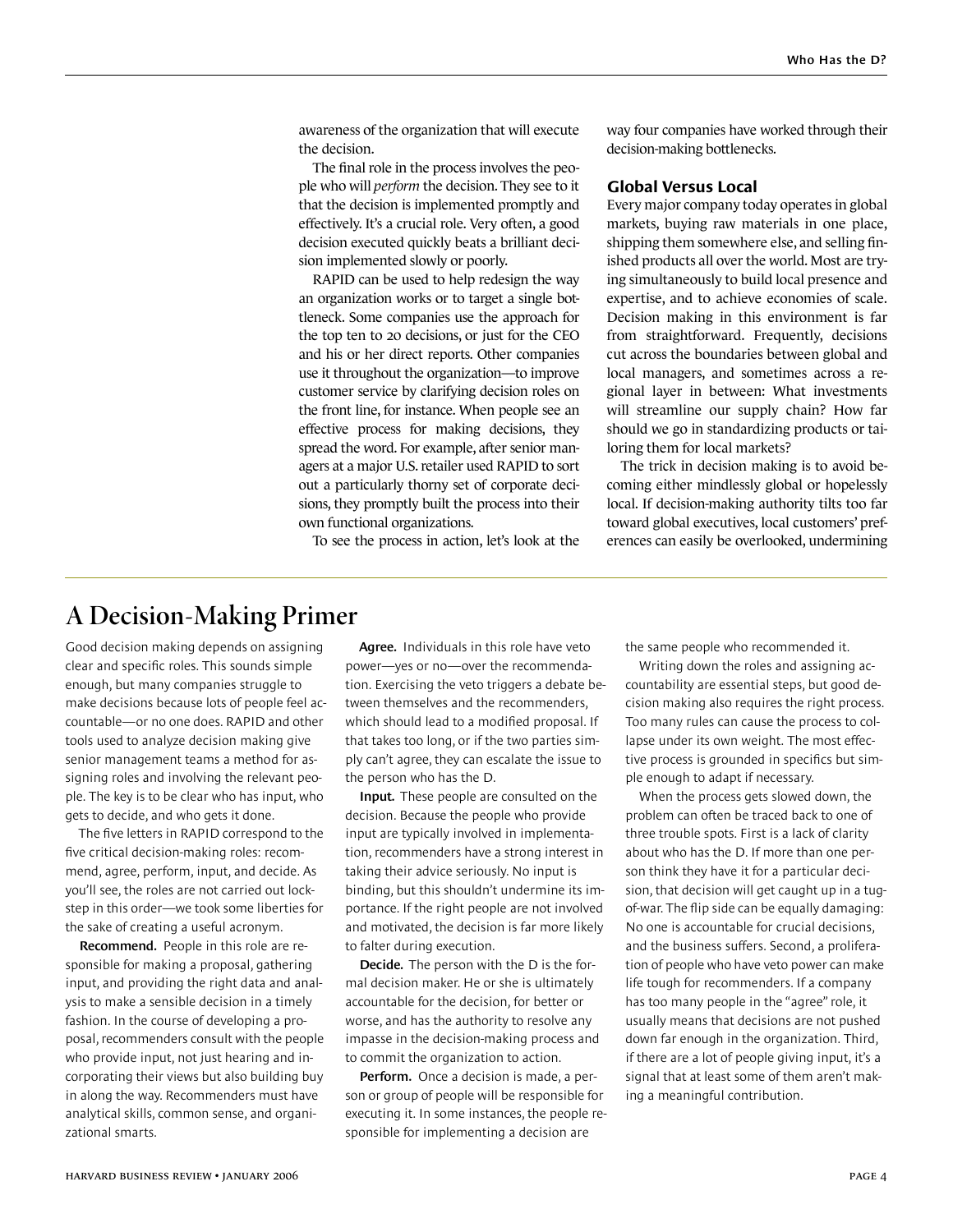the efficiency and agility of local operations. But with too much local authority, a company is likely to miss out on crucial economies of scale or opportunities with global clients.

To strike the right balance, a company must recognize its most important sources of value and make sure that decision roles line up with them. This was the challenge facing Martin Broughton, the former CEO and chairman of British American Tobacco, the second-largest tobacco company in the world. In 1993, when Broughton was appointed chief executive, BAT was losing ground to its nearest competitor. Broughton knew that the company needed to take better advantage of its global scale, but decision roles and responsibilities were at odds with this goal. Four geographic operating units ran themselves autonomously, rarely collaborating and sometimes even competing. Achieving consistency across global brands proved difficult, and cost synergies across the operating units were elusive. Industry insiders joked that "there are seven major tobacco companies in the world—and four of them are British American Tobacco." Broughton vowed to change the punch line.

The chief executive envisioned an organization that could take advantage of the opportunities a global business offers—global brands that could compete with established winners such as Altria Group's Marlboro; global purchasing of important raw materials, including tobacco; and more consistency in innovation and customer management. But Broughton didn't want the company to lose its nimbleness and competitive hunger in local markets by shifting too much decision-making power to global executives.

The first step was to clarify roles for the most important decisions. Procurement became a proving ground. Previously, each operating unit had identified its own suppliers and negotiated contracts for all materials. Under Broughton, a global procurement team was set up in headquarters and given authority to choose suppliers and negotiate pricing and quality for global materials, including bulk tobacco and certain types of packaging. Regional procurement teams were now given input into global materials strategies but ultimately had to implement the team's decision. As soon as the global team signed contracts with suppliers, responsibility shifted to the regional teams, who worked out the details of delivery and service with the suppliers in their regions. For materials that did not offer global economies of scale (mentholated filters for the North American market, for example), the regional teams retained their decision-making authority.

As the effort to revamp decision making in procurement gained momentum, the company set out to clarify roles in all its major decisions. The process wasn't easy. A company the size of British American Tobacco has a huge number of moving parts, and developing a practical system for making decisions requires sweating lots of details. What's more, decisionmaking authority is power, and people are often reluctant to give it up.

It's crucial for the people who will live with the new system to help design it. At BAT, Broughton created working groups led by people earmarked, implicitly or explicitly, for leadership roles in the future. For example, Paul Adams, who ultimately succeeded Broughton as chief executive, was asked to lead the group charged with redesigning decision making for brand and customer management. At the time, Adams was a regional head within one of the operating units. With other senior executives, including some of his own direct reports, Broughton specified that their role was to provide input, not to veto recommendations. Broughton didn't make the common mistake of seeking consensus, which is often an obstacle to action. Instead, he made it clear that the objective was not deciding whether to change the decision-making process but achieving buy in about how to do so as effectively as possible.

The new decision roles provided the foundation the company needed to operate successfully on a global basis while retaining flexibility at the local level. The focus and efficiency of its decision making were reflected in the company's results: After the decision-making overhaul, British American Tobacco experienced nearly ten years of growth well above the levels of its competitors in sales, profits, and market value. The company has gone on to have one of the best-performing stocks on the UK market and has reemerged as a major global player in the tobacco industry.

#### **Center Versus Business Unit**

The first rule for making good decisions is to involve the right people at the right level of the organization. For BAT, capturing economies of scale required its global team to appro-

*A good decision executed quickly beats a brilliant decision implemented slowly.*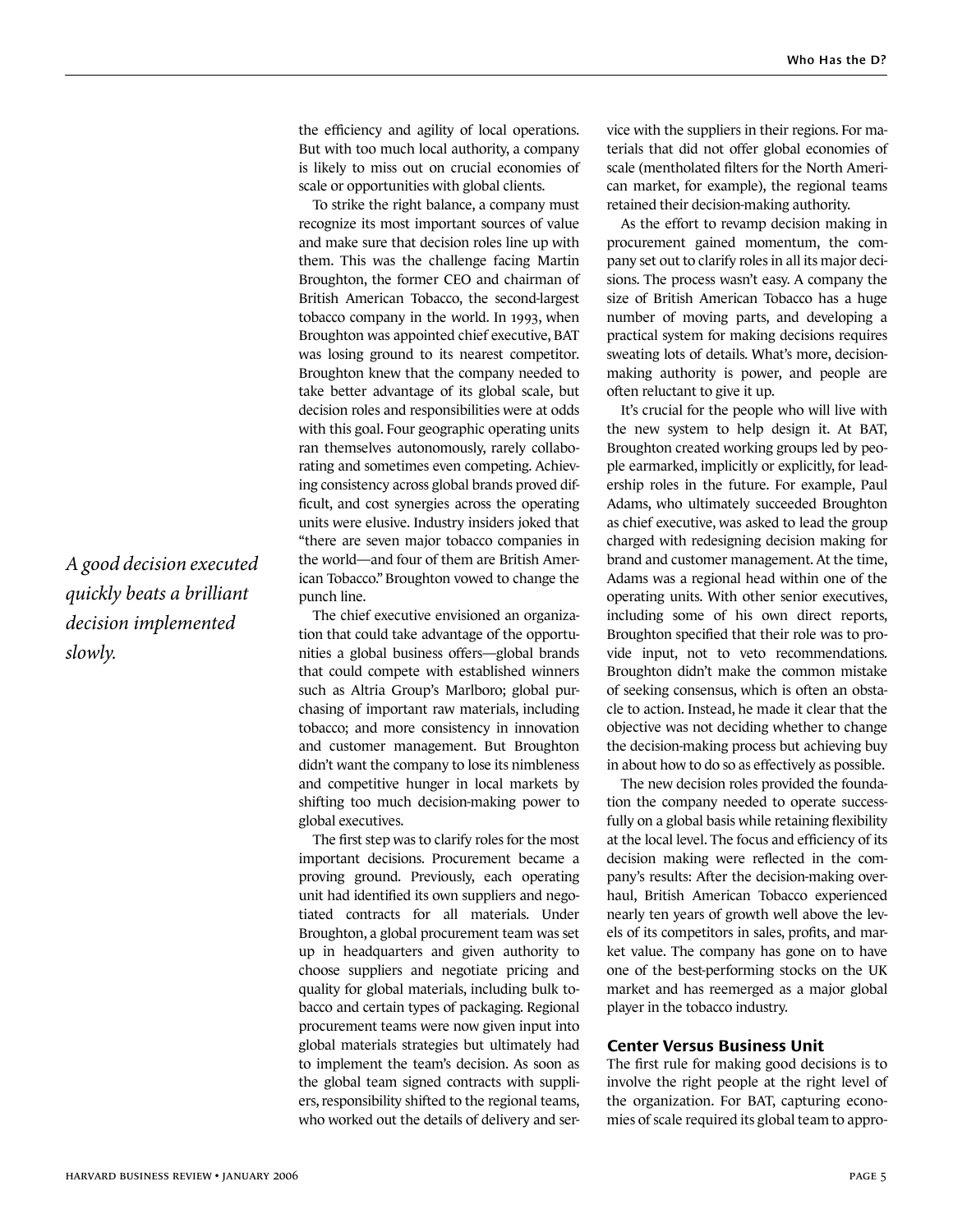priate some decision-making powers from regional divisions. For many companies, a similar balancing act takes place between executives at the center and managers in the business units. If too many decisions flow to the center, decision making can grind to a halt. The problem is different but no less critical if the decisions that are elevated to senior executives are the wrong ones.

Companies often grow into this type of problem. In small and midsize organizations, a single management team—sometimes a single leader—effectively handles every major decision. As a company grows and its operations become more complex, however, senior executives can no longer master the details required to make decisions in every business.

A change in management style, often triggered by the arrival of a new CEO, can create similar tensions. At a large British retailer, for example, the senior team was accustomed to the founder making all critical decisions. When his successor began seeking consensus on important issues, the team was suddenly unsure of its role, and many decisions stalled. It's a common scenario, yet most management teams and boards of directors don't specify how decision-making authority should change as the company does.

A growth opportunity highlighted that issue for Wyeth (then known as American Home Products) in late 2000. Through organic growth, acquisitions, and partnerships, Wyeth's pharmaceutical division had developed three sizable businesses: biotech, vaccines, and traditional pharmaceutical products. Even though each business had its own market dynamics, operating requirements, and research focus, most important decisions were pushed up to one group of senior executives. "We were using generalists across all issues," said Joseph M. Mahady, president of North American and global businesses for Wyeth Pharmaceuticals. "It was a signal that we weren't getting our best decision making."

The problem crystallized for Wyeth when managers in the biotech business saw a vital but perishable—opportunity to establish a leading position with Enbrel, a promising rheumatoid arthritis drug. Competitors were working on the same class of drug, so Wyeth needed to move quickly. This meant expanding production capacity by building a new plant, which would be located at the Grange Castle

Business Park in Dublin, Ireland.

The decision, by any standard, was a complex one. Once approved by regulators, the facility would be the biggest biotech plant in the world—and the largest capital investment Wyeth had ever undertaken. Yet peak demand for the drug was not easy to determine. What's more, Wyeth planned to market Enbrel in partnership with Immunex (now a part of Amgen). In its deliberations about the plant, therefore, Wyeth needed to factor in the requirements of building up its technical expertise, technology transfer issues, and an uncertain competitive environment.

Input on the decision filtered up slowly through a gauze of overlapping committees, leaving senior executives hungry for a more detailed grasp of the issues. Given the narrow window of opportunity, Wyeth acted quickly, moving from a first look at the Grange Castle project to implementation in six months. But in the midst of this process, Wyeth Pharmaceuticals' executives saw the larger issue: The company needed a system that would push more decisions down to the business units, where operational knowledge was greatest, and elevate the decisions that required the senior team's input, such as marketing strategy and manufacturing capacity.

In short order, Wyeth gave authority for many decisions to business unit managers, leaving senior executives with veto power over some of the more sensitive issues related to Grange Castle. But after that investment decision was made, the D for many subsequent decisions about the Enbrel business lay with Cavan Redmond, the executive vice president and general manager of Wyeth's biotech division, and his new management team. Redmond gathered input from managers in biotech manufacturing, marketing, forecasting, finance, and R&D, and quickly set up the complex schedules needed to collaborate with Immunex. Responsibility for execution rested firmly with the business unit, as always. But now Redmond, supported by his team, also had authority to make important decisions.

Grange Castle is paying off so far. Enbrel is among the leading brands for rheumatoid arthritis, with sales of \$1.7 billion through the first half of 2005. And Wyeth's metabolism for making decisions has increased. Recently, when the U.S. Food and Drug Administration granted priority review status to another new

*The trick in decision making is to avoid becoming either mindlessly global or hopelessly local.*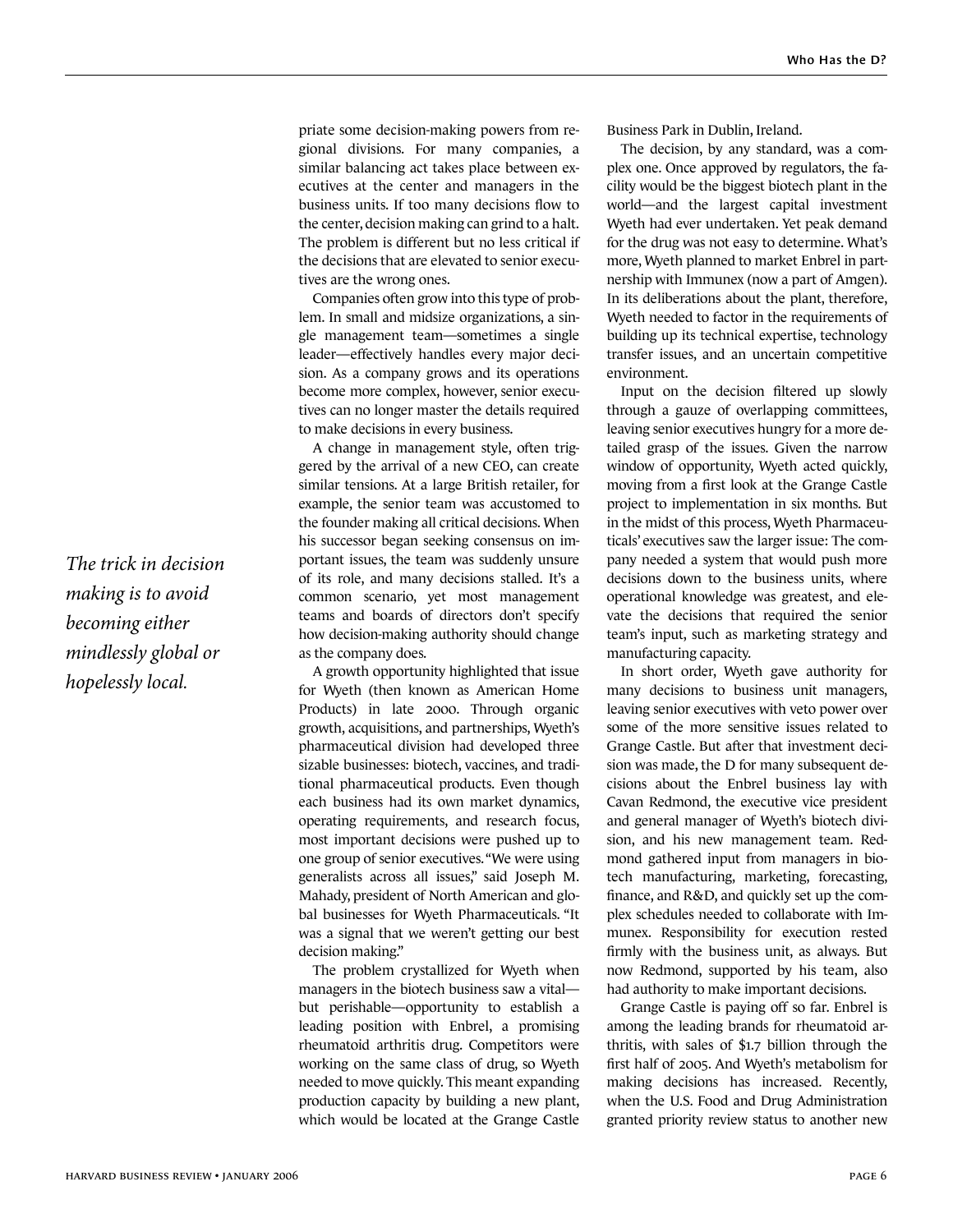drug, Tygacil, because of the antibiotic's efficacy against drug-resistant infections, Wyeth displayed its new reflexes. To keep Tygacil on a fast track, the company had to orchestrate a host of critical steps—refining the process technology, lining up supplies, ensuring quality control, allocating manufacturing capacity. The vital decisions were made one or two levels down in the biotech organization, where the expertise resided. "Instead of debating whether you can move your product into my shop, we had the decision systems in place to run it up and down the business units and move ahead rapidly with Tygacil," said Mahady. The drug was approved by the FDA in June 2005 and moved into volume production a mere three days later.

#### **Function Versus Function**

Decisions that cut across functions are some of the most important a company faces. Indeed, cross-functional collaboration has become an axiom of business, essential for arriving at the best answers for the company and its customers. But fluid decision making across functional teams remains a constant challenge, even for companies known for doing it well, like Toyota and Dell. For instance, a team that thinks it's more efficient to make a decision without consulting other functions may wind up missing out on relevant input or being overruled by another team that believes—rightly or wrongly—it should have been included in the process. Many of the most important cross-functional decisions are, by their very nature, the most difficult to orchestrate, and that can string out the process and lead to sparring between fiefdoms and costly indecision.

The theme here is a lack of clarity about

## **A Recipe for a Decision-Making Bottleneck**

At one automaker we studied, marketers and product developers were confused about who was responsible for making decisions about new models.

**When we asked, "Who has the right to decide which features will be standard?" 64%** of product developers said, "We

do."

**83%** of marketers said, "We do."

**Not surprisingly, the new models were delayed.** 

**When we asked, "Who has the right to decide which colors will be offered?" 77%** of product developers said, "We  $d\Omega$ "

**61%** of marketers said, "We do."

who has the D. For example, at a global auto manufacturer that was missing its milestones for rolling out new models—and was paying the price in falling sales—it turned out that marketers and product developers were confused about which function was responsible for making decisions about standard features and color ranges for new models. When we asked the marketing team who had the D about which features should be standard, 83% said the marketers did. When we posed the same question to product developers, 64% said the responsibility rested with them. (See the exhibit "A Recipe for a Decision-Making Bottleneck.")

The practical difficulty of connecting functions through smooth decision making crops up frequently at retailers. John Lewis, the leading department store chain in the United Kingdom, might reasonably expect to overcome this sort of challenge more readily than other retailers. Spedan Lewis, who built the business in the early twentieth century, was a pioneer in employee ownership. A strong connection between managers and employees permeated every aspect of the store's operations and remained vital to the company as it grew into the largest employee-owned business in the United Kingdom, with 59,600 employees and more than £5 billion in revenues in 2004.

Even at John Lewis, however, with its heritage of cooperation and teamwork, cross-functional decision making can be hard to sustain. Take salt and pepper mills, for instance. John Lewis, which prides itself on having great selection, stocked nearly 50 SKUs of salt and pepper mills, while most competitors stocked around 20. The company's buyers saw an opportunity to increase sales and reduce complexity by offering a smaller number of popular and wellchosen products in each price point and style.

When John Lewis launched the new range, sales fell. This made no sense to the buyers until they visited the stores and saw how the merchandise was displayed. The buyers had made their decision without fully involving the sales staff, who therefore did not understand the strategy behind the new selection. As a result, the sellers had cut shelf space in half to match the reduction in range, rather than devoting the same amount of shelf space to stocking more of each product.

To fix the communication problem, John Lewis needed to clarify decision roles. The buy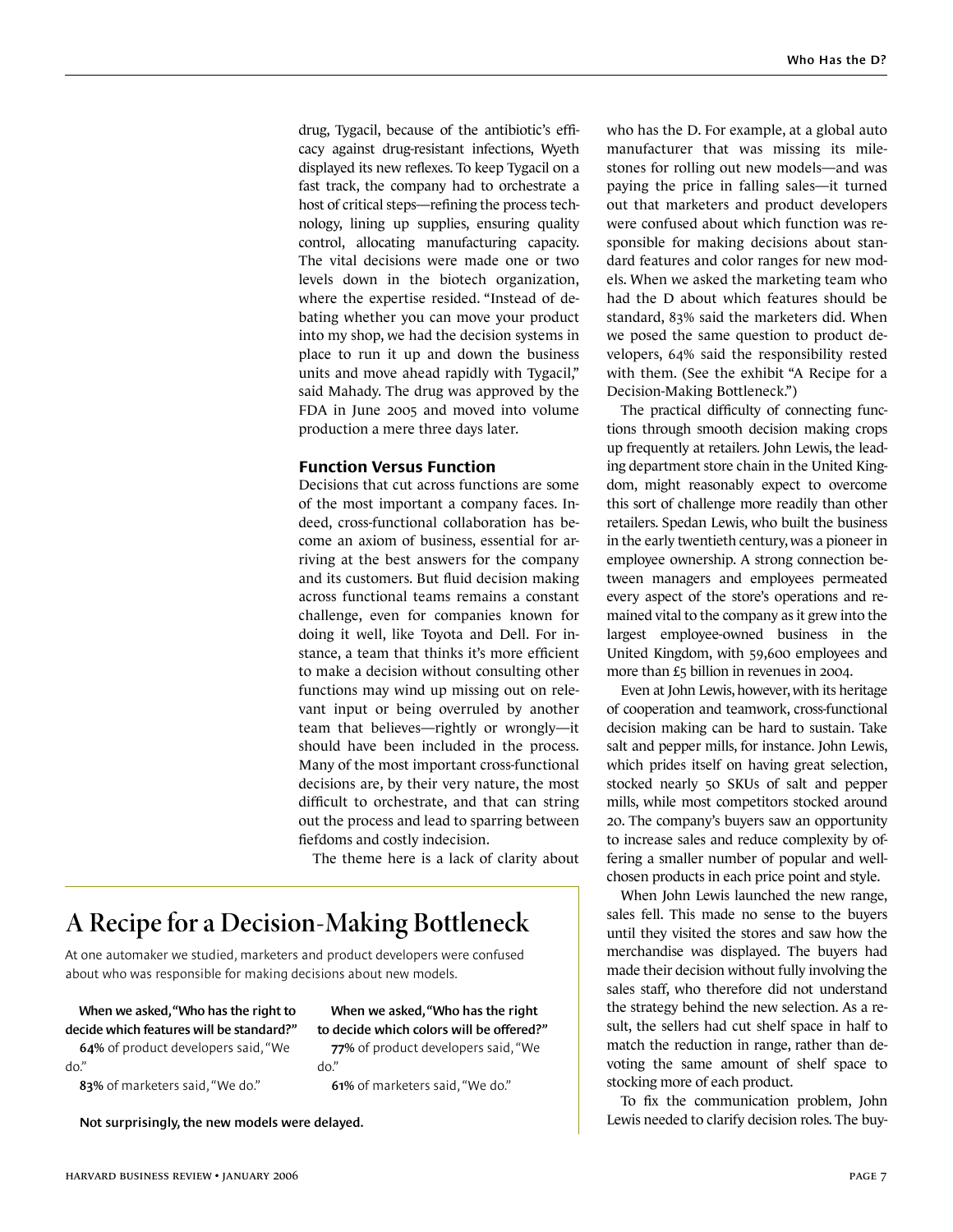ers were given the D on how much space to allocate to each product category. If the space allocation didn't make sense to the sales staff, however, they had the authority to raise their concerns and force a new round of negotiations. They also had responsibility for implementing product layouts in the stores. When the communication was sorted out and shelf space was restored, sales of the salt and pepper mills climbed well above original levels.

Crafting a decision-making process that connected the buying and selling functions for salt and pepper mills was relatively easy; rolling it out across the entire business was more challenging. Salt and pepper mills are just one of several hundred product categories for John Lewis. This element of scale is one reason why cross-functional bottlenecks are not easy to unclog. Different functions have different incentives and goals, which are often in conflict. When it comes down to a struggle between two functions, there may be good reasons to locate the D in either place—buying or selling, marketing or product development.

Here, as elsewhere, someone needs to think objectively about where value is created and assign decision roles accordingly. Eliminating cross-functional bottlenecks actually has less to do with shifting decision-making responsibilities between departments and more to do with ensuring that the people with relevant information are allowed to share it. The decision maker is important, of course, but more important is designing a system that aligns decision making and makes it routine.

#### **Inside Versus Outside Partners**

Decision making within an organization is hard enough. Trying to make decisions between separate organizations on different continents adds layers of complexity that can scuttle the best strategy. Companies that outsource capabilities in pursuit of cost and quality advantages face this very challenge. Which decisions should be made internally? Which can be delegated to outsourcing partners?

These questions are also relevant for strategic partners—a global bank working with an IT contractor on a systems development project, for example, or a media company that acquires content from a studio—and for companies conducting part of their business through franchisees. There is no right answer to who should have the power to decide what. But the wrong approach is to assume that contractual arrangements can provide the answer.

An outdoor-equipment company based in the United States discovered this recently when it decided to scale up production of gas patio heaters for the lower end of the market. The company had some success manufacturing high-end products in China. But with the advent of superdiscounters like Wal-Mart, Target, and Home Depot, the company realized it needed to move more of its production overseas to feed these retailers with lower-cost of-

### **The Decision-Driven Organization**

The defining characteristic of high-performing organizations is their ability to make good decisions and to make them happen quickly. The companies that succeed tend to follow a few clear principles.

**Some decisions matter more than others.**  The decisions that are crucial to building value in the business are the ones that matter most. Some of them will be the big strategic decisions, but just as important are the critical operating decisions that drive the business day to day and are vital to effective execution.

**Action is the goal.** Good decision making doesn't end with a decision; it ends with implementation. The objective shouldn't be consensus, which often becomes an obstacle to action, but buy in.

**Ambiguity is the enemy.** Clear accountability is essential: Who contributes input, who makes the decision, and who carries it out? Without clarity, gridlock and delay are the most likely outcomes. Clarity doesn't necessarily mean concentrating authority in a few people; it means defining who has responsibility to make decisions, who has input, and who is charged with putting them into action.

**Speed and adaptability are crucial.** A company that makes good decisions quickly has a higher metabolism, which allows it to act on opportunities and overcome obstacles. The best decision makers create an environment where people can come together quickly and efficiently to make the most important decisions.

**Decision roles trump the organizational chart.** No decision-making structure will be perfect for every decision. The key is to involve the right people at the right level in the right part of the organization at the right time.

**A well-aligned organization reinforces roles.** Clear decision roles are critical, but they are not enough. If an organization does not reinforce the right approach to decision making through its measures and incentives, information flows, and culture, the behavior won't become routine.

**Practicing beats preaching.** Involve the people who will live with the new decision roles in designing them. The very process of thinking about new decision behaviors motivates people to adopt them.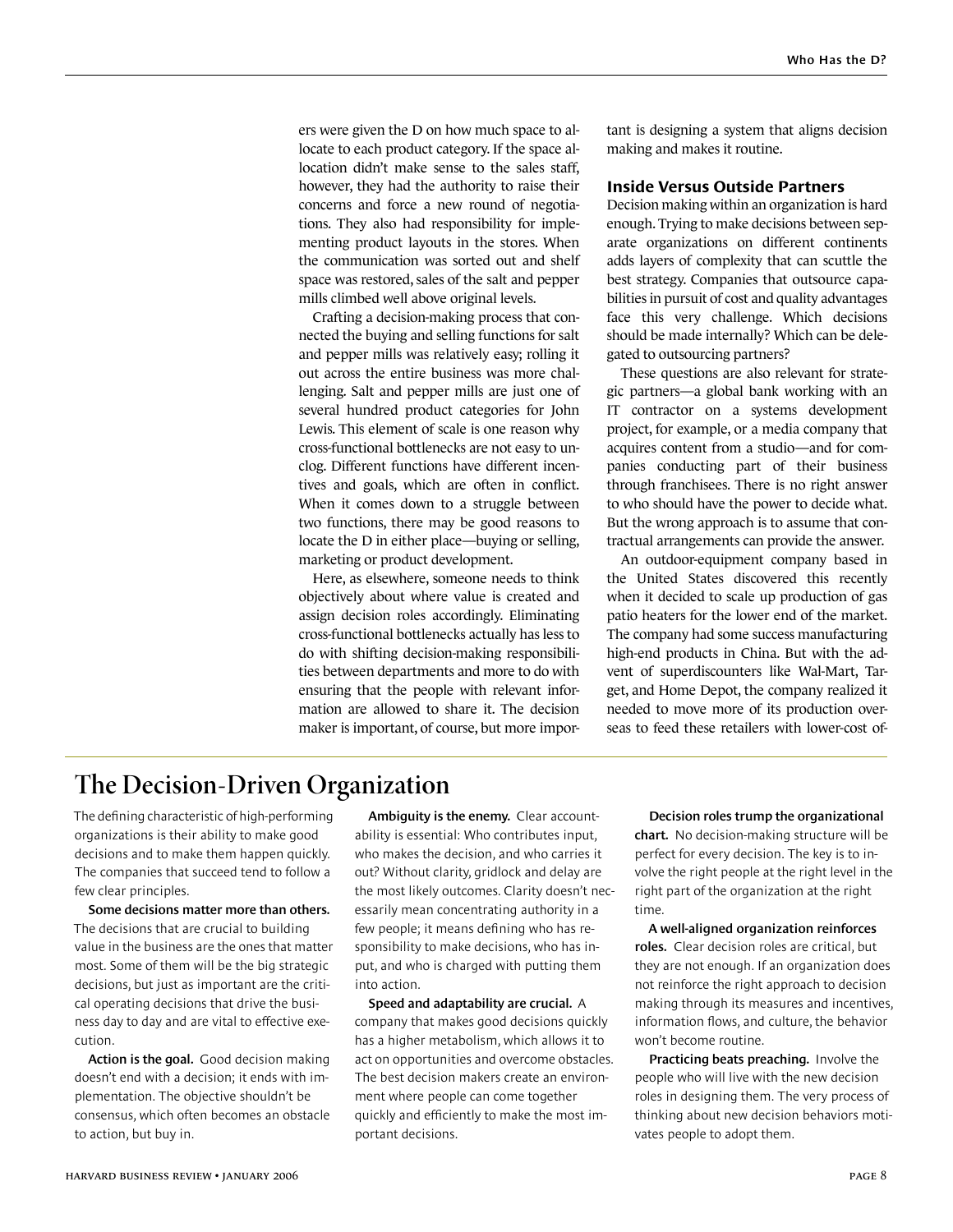## **A Decision Diagnostic**

Consider the last three meaningful decisions you've been involved in and ask yourself the following questions.

- **1.** Were the decisions right?
- **2.** Were they made with appropriate speed?
- **3.** Were they executed well?
- **4.** Were the right people involved, in the right way?
- **5.** Was it clear for each decision
- who would recommend a solution?
- who would provide input?
- who had the final say?
- who would be responsible for following through?
- **6.** Were the decision roles, process, and time frame respected?
- **7.** Were the decisions based on appropriate facts?
- **8.** To the extent that there were divergent facts or opinions, was it clear who had the D?
- **9.** Were the decision makers at the appropriate level in the company?

**10.** Did the organization's measures and incentives encourage the people involved to make the right decisions?

> ferings. The timetable left little margin for error: The company started tooling up factories in April and June of 2004, hoping to be ready for the Christmas season.

> Right away, there were problems. Although the Chinese manufacturing partners understood costs, they had little idea what American consumers wanted. When expensive designs arrived from the head office in the United States, Chinese plant managers made compromises to meet contracted cost targets. They used a lower grade material, which discolored. They placed the power switch in a spot that was inconvenient for the user but easier to build. Instead of making certain parts from a single casting, they welded materials together, which looked terrible.

> To fix these problems, the U.S. executives had to draw clear lines around which decisions should be made on which side of the ocean. The company broke down the design and manufacturing process into five steps and analyzed how decisions were made at each step. The company was also much more explicit about what the manufacturing specs would include and what the manufacturer was expected to do with them. The objective was not simply to clarify decision roles but to make sure those roles corresponded directly to the sources of value in the business. If a decision would affect the look and feel of the finished product, headquarters would have to sign off on it. But if a decision would not affect the customer's expe

rience, it could be made in China. If, for example, Chinese engineers found a less expensive material that didn't compromise the product's look, feel, and functionality, they could make that change on their own.

To help with the transition to this system, the company put a team of engineers on-site in China to ensure a smooth handoff of the specs and to make decisions on issues that would become complex and time-consuming if elevated to the home office. Marketing executives in the home office insisted that it should take a customer ten minutes and no more than six steps to assemble the product at home. The company's engineers in China, along with the Chinese manufacturing team, had input into this assembly requirement and were responsible for execution. But the D resided with headquarters, and the requirement became a major design factor. Decisions about logistics, however, became the province of the engineering team in China: It would figure out how to package the heaters so that one-third more boxes would fit into a container, which reduced shipping costs substantially. • • •

If managers suddenly realize that they're spending less time sitting through meetings wondering why they are there, that's an early signal that companies have become better at making decisions. When meetings start with a common understanding about who is responsible for providing valuable input and who has the D, an organization's decision-making metabolism will get a boost.

No single lever turns a decision-challenged organization into a decision-driven one, of course, and no blueprint can provide for all the contingencies and business shifts a company is bound to encounter. The most successful companies use simple tools that help them recognize potential bottlenecks and think through decision roles and responsibilities with each change in the business environment. That's difficult to do—and even more difficult for competitors to copy. But by taking some very practical steps, any company can become more effective, beginning with its next decision.

#### Reprint [R0601D](http://harvardbusinessonline.hbsp.harvard.edu/relay.jhtml?name=itemdetail&referral=4320&id=R0601D)

*Harvard Business Review* OnPoint [3021](http://harvardbusinessonline.hbsp.harvard.edu/relay.jhtml?name=itemdetail&referral=4320&id=3021) To order, see the next page or call 800-988-0886 or 617-783-7500 or go to [www.hbr.org](http://www.hbr.org)